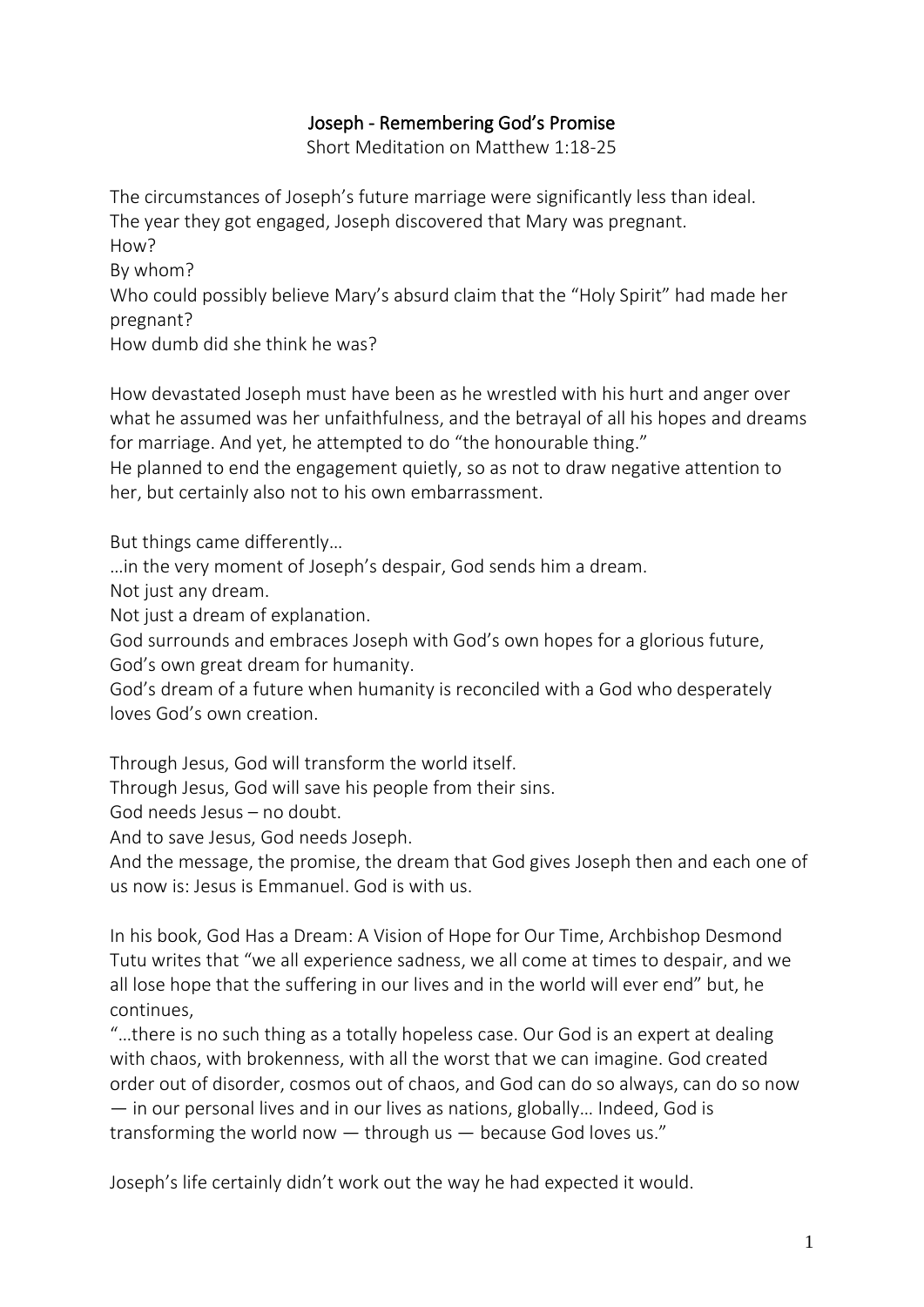Joseph's life was totally and completely transformed; he'd given his consent to play a key role as father to God's own Son.

Joseph and Mary were given the monumental task of raising Jesus into the man he would become.

In order to live in God's dream, in order to play his role in God's story, Joseph had to be willing to give up some of his own dreams. Small as they were in comparison to God's. That surely was a painful process, full of uncertainty and full of the unknown.

But in the midst of the uncertainty, Joseph clung to the memory of the message God had given him, the promise of the glorious future which Joseph would help come into being.

God doesn't come to save our dreams; God gives us new dreams and by doing so he saves us*.*

When facing life's heart-breaking moments of loss and grief, what can save us is to remember.

…to remember God's promise that God is with us.

Remembering God's promise is not a passive acceptance of whatever happens to us. Remembering God's promise is an active choice to trust that God will never abandon us, even in the moment of our greatest need.

Remembering allows us to let go of the illusion of control we have over our lives, and it gives us the strength to let go of our dreams and expectations in favour of God's great dream.

Remembering God's presence with us allows us to move forward without fear—even into an unknown future. It helps us to believe in dreams, to listen to God's voice, to save lives, and to enable new beginnings.

Joseph's dreams must be dreamed so that the saviour of humankind can be born and remain safe. As easy as that…

## Like Joseph

like Joseph doing the job building a house like Joseph choosing a wife and expecting the child like Joseph listening to the angel and being open to dreams like Joseph